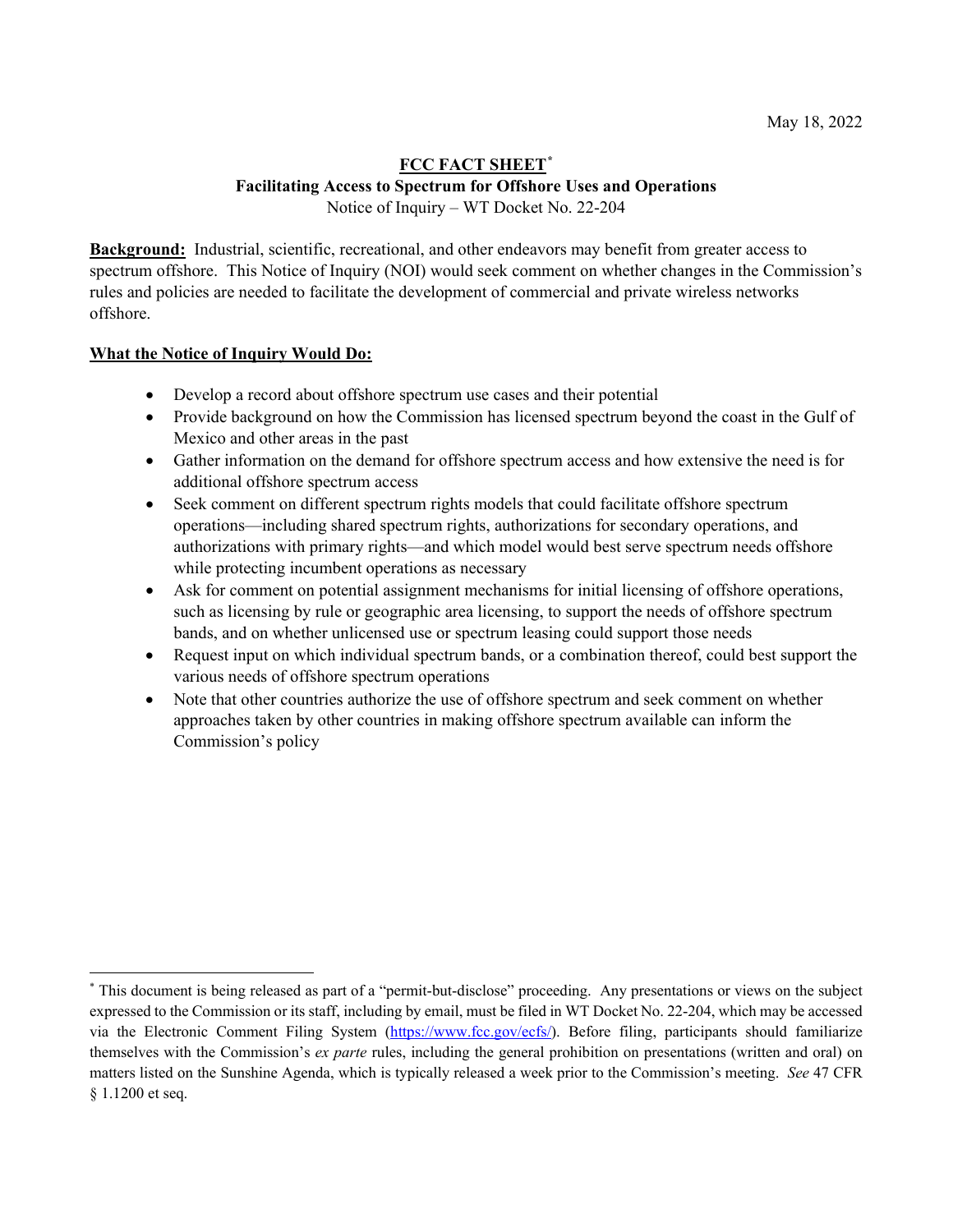#### **Before the Federal Communications Commission Washington, D.C. 20554**

| In the Matter of                                  |                      |
|---------------------------------------------------|----------------------|
| Facilitating Access to Spectrum for Offshore Uses | WT Docket No. 22-204 |
| and Operations                                    |                      |
|                                                   |                      |

### **NOTICE OF INQUIRY[\\*](#page-1-0)**

**Adopted: [] Released: []**

**Comment Date**: [[30 days after publication in the Federal Register]] **Reply comment Date:** [[60 days after publication in the Federal Register]]

By the Commission:

## **TABLE OF CONTENTS**

|  | Heading | Paragraph# |
|--|---------|------------|
|  |         |            |
|  |         |            |
|  |         |            |
|  |         |            |
|  |         |            |
|  |         |            |
|  |         |            |
|  |         |            |
|  |         |            |
|  |         |            |
|  |         |            |
|  |         |            |
|  |         |            |
|  |         |            |

<span id="page-1-0"></span><sup>\*</sup> This document has been circulated for tentative consideration by the Commission at its June 8, 2022 open meeting. The issues referenced in this document and the Commission's ultimate resolution of those issues remain under consideration and subject to change. This document does not constitute any official action by the Commission. However, the Chairwoman has determined that, in the interest of promoting the public's ability to understand the nature and scope of issues under consideration, the public interest would be served by making this document publicly available. The FCC's *ex parte* rules apply and presentations are subject to "permit-but-disclose" *ex parte* rules. *See, e.g.,* 47 C.F.R. §§ 1.1206, 1.1200(a). Participants in this proceeding should familiarize themselves with the Commission's *ex parte* rules, including the general prohibition on presentations (written and oral) on matters listed on the Sunshine Agenda, which is typically released a week prior to the Commission's meeting. *See* 47 CFR §§ 1.1200(a), 1.1203.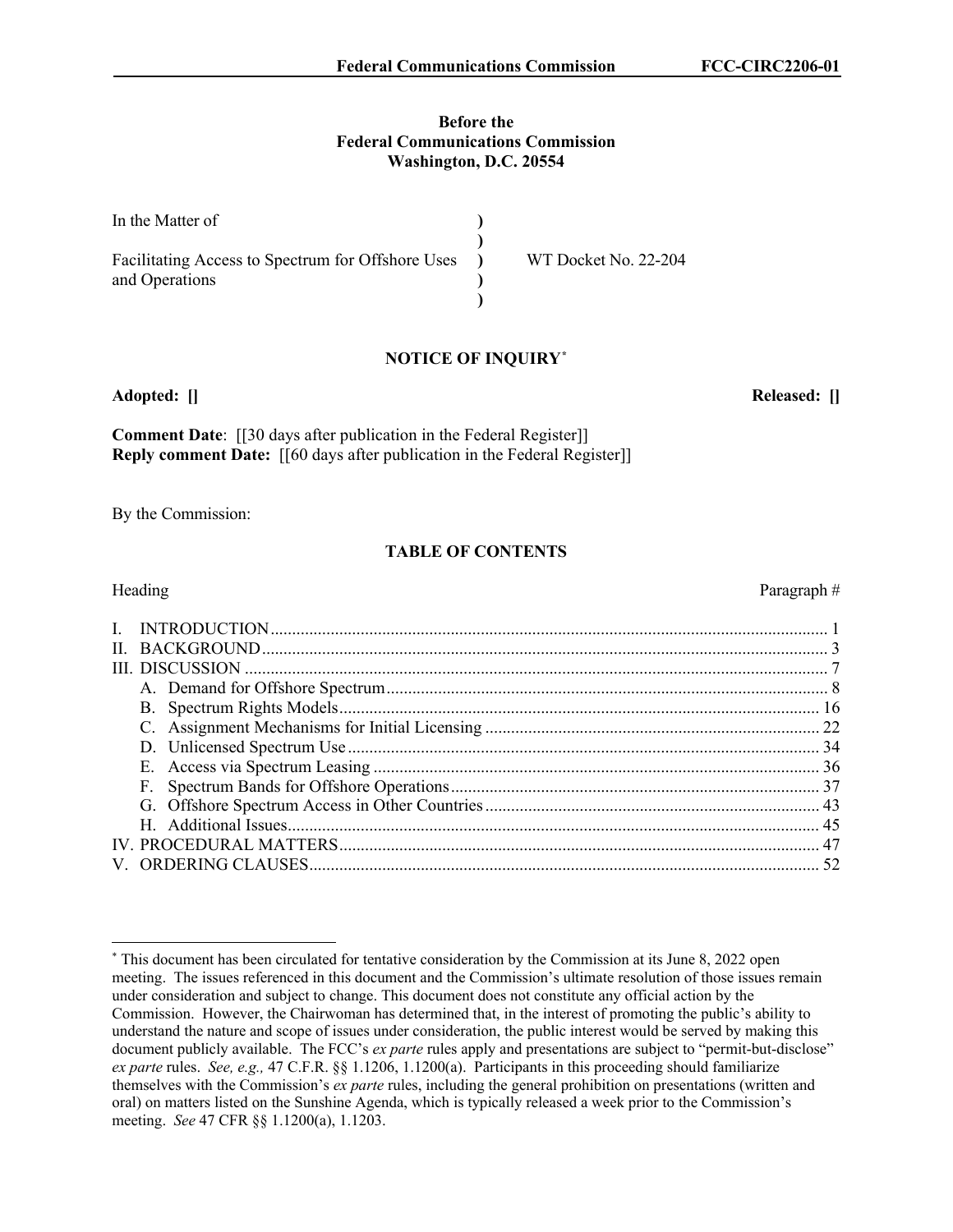### **I. INTRODUCTION**

1. With this Notice of Inquiry, we take the first steps toward facilitating offshore operations through innovative spectrum management policy. Specifically, we seek input on whether changes in our rules and policies are needed to facilitate the development of offshore commercial and private networks. This Notice of Inquiry seeks to gather information on offshore operation use cases and their potential, including, but not limited to, the type of offshore uses that require spectrum, the appropriate spectrum bands for offshore uses, and potential assignment mechanisms. We take this action today to support U.S. industrial and scientific endeavors that will benefit from offshore spectrum availability, and in return benefit the public, while also protecting existing operations such as maritime and aviation safety operations.

2. We recognize that a variety of approaches may be appropriate as we consider potential paths forward, whether through industry-led voluntary sharing measures, Commission policy and guidance, or regulation where other approaches would be insufficient. With this Notice, we seek to compile a comprehensive record on the various issues that the Commission should consider, inviting broad comment from all stakeholders. We look forward to reviewing the record that develops from this Inquiry to inform us regarding next steps that the Commission may take.

### **II. BACKGROUND**

3. A bedrock Commission obligation is to manage and oversee the nation's radio spectrum, "maintain[ing] the control of the United States over all [] channels of radio transmission" and "provid[ing] for the use of such channels, but not the ownership thereof, by persons for limited periods of time."[1](#page-2-0) To fulfill this obligation, the Commission assigns spectrum rights where there is public need for spectrum.<sup>[2](#page-2-1)</sup> With respect to licenses on land, we continue to meet the ever increasing demands for spectrum, and generally have done so on a band-by-band or service-by-service basis as technology advances and spectrum needs evolve. We have utilized a wide array of models for assigning spectrum rights because of a wide diversity of land-based needs. With respect to access offshore for land-based spectrum, however, existing mechanisms may not be meeting current demand.

4. The Commission's initial site-based, demand-driven, licensing paradigms that remain in effect today in many bands continue to provide for narrowband spectrum access in support of industry, public safety, and backhaul. The Commission uses ongoing, demand-driven licensing in the Gulf of Mexico and in other U.S. territorial waters in the Atlantic and Pacific Oceans, including areas adjacent to the Continental United States (CONUS), Alaska, Hawaii, Puerto Rico, the U.S. Virgin Islands, American Samoa, Guam, and the Northern Mariana Islands. Where applicable, such licensing (and deployments under those licenses) require coordination with Canada and Mexico. The majority of such site-based offshore authorizations are for Private Land Mobile Radio (PLMR) services, part 90 radiolocation services, aviation-ground services, and maritime coast stations.<sup>[3](#page-2-2)</sup> As of today, there are more than 1,400 active site-based licenses issued offshore across many different radio services. [4](#page-2-3) In addition, our part 15 rules for unlicensed operation and our part 5 rules for experimental radio use have provided parties with additional mechanisms for accessing radio spectrum offshore.

<span id="page-2-0"></span><sup>1</sup> 47 U.S.C. § 301; *see also* 47 U.S.C. § 151 (declaring that a purpose of regulating interstate and foreign commerce in communication is "to make available, to all people of the United States . . . a rapid, efficient and world-wide wire and radio communication service").

<span id="page-2-1"></span><sup>2</sup> *See id.* § 303 (providing the Commission with authority to, among other things, classify radio stations, prescribe the nature of the service to be rendered by each class of licensed stations and each station within any class, assign bands of frequencies to the various classes of stations, and assign frequencies for each individual station).

<span id="page-2-2"></span><sup>3</sup> *See, e.g.*, 47 CFR § 90.315.

<span id="page-2-3"></span><sup>4</sup> While these licenses are issued across 23 radio services, most are licensed in the Fixed Point-to-Point Microwave service, the Industrial/Business Pool service, and the Microwave Industrial/Business Pool service.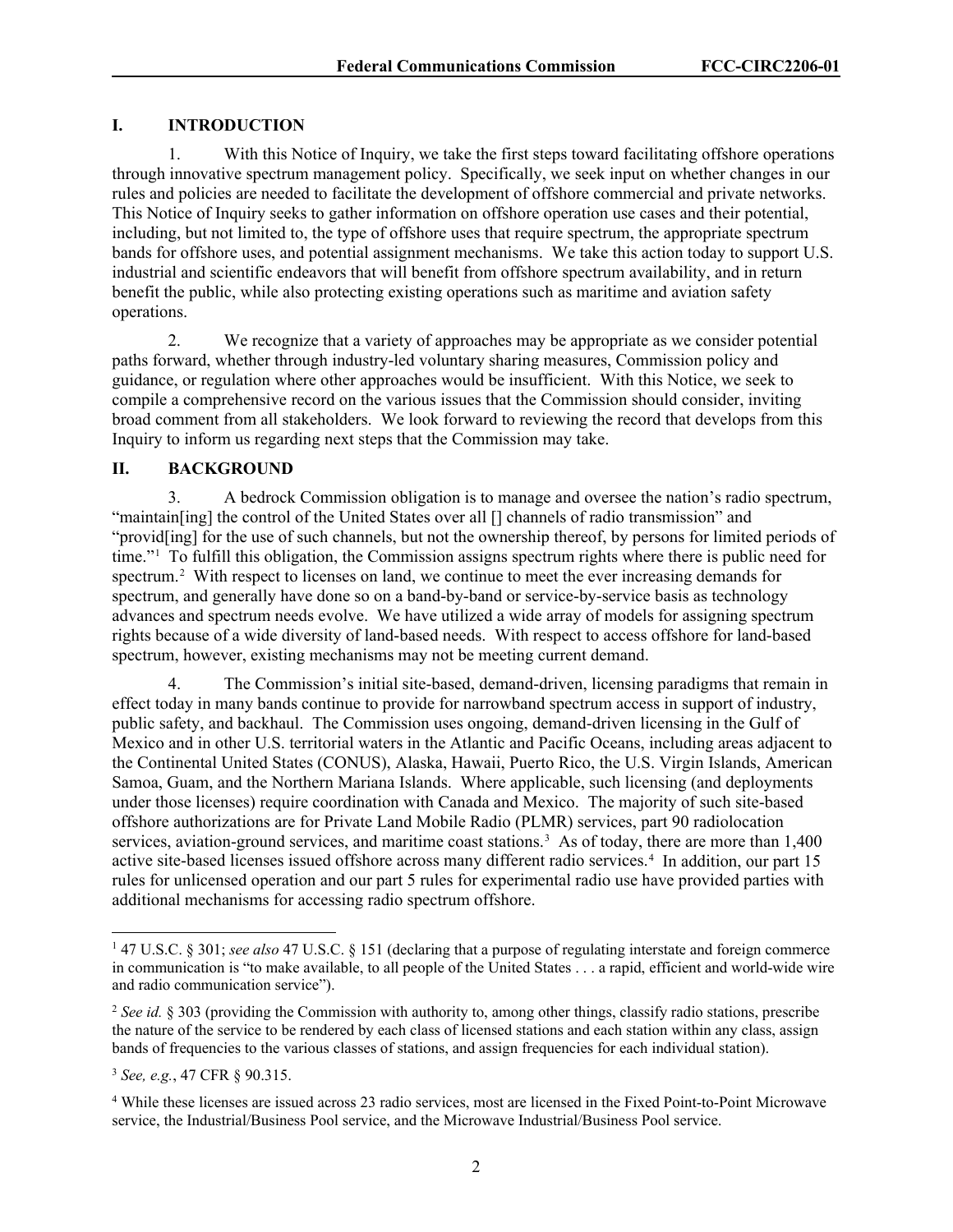5. When the Commission began to use geographic area licensing, it provided for spectrum access in the Gulf of Mexico only in certain spectrum bands,<sup>[5](#page-3-0)</sup> and our rules do not provide for geographic-based access in the remaining bands in the Gulf of Mexico and in all other offshore areas surrounding and within the United States and its territories. In the context of notice and comment rulemaking proceedings, the Commission adopted an area license for the Gulf of Mexico when there was demand demonstrated in the record and there were no technical, legal, or policy reasons prohibit it. With the exception of the Gulf of Mexico,<sup>[6](#page-3-1)</sup> there is not a geographic area license specifically designated for offshore use—e.g., there is no market area license for water off the Atlantic or Pacific Coasts, or within the Great Lakes. We recognize that there may be offshore operations in other areas that may need access to additional spectrum and could benefit from geographic-area licensing or other assignment mechanisms aside from site-based access.

6. Offshore communications are also available or are authorized via satellite-based systems.<sup>[7](#page-3-2)</sup> For instance, mobile earth stations located at sea provide communications services both offshore and in international waters. These include Mobile Satellite Services (MSS) provided by such companies as Inmarsat and Iridium,<sup>[8](#page-3-3)</sup> as well as services provided via Earth Stations in Motion (ESIMs) by such companies as SES, Intelsat, Telesat, and ViaSat.<sup>[9](#page-3-4)</sup> ESIMs are increasingly used to deliver broadband to maritime vessels—including enterprise services and broadband to cruise ships.[10](#page-3-5) In addition, satellite-based communications currently play a significant role in providing communications to oil rigs and platforms offshore.[11](#page-3-6) In this inquiry, we are exploring the potential benefits of providing additional avenues for providing offshore access via terrestrial communications services. We also note that part 80 of the Commission's rules provides spectrum to vessels for maritime radio, such as Automatic Identification System (AIS) channels and other uses.[12](#page-3-7) This Notice does not seek comment on Maritime Radio,[13](#page-3-8) but rather on other offshore spectrum use cases, including additional needs of vessels.

<span id="page-3-2"></span><sup>7</sup> *See Communications Marketplace Report*, 36 FCC Rcd 2945, 2953-55, paras. 16-19 (2020) (*2020 Communications Marketplace Report*).

<span id="page-3-3"></span><sup>8</sup> *See* 47 CFR § 25.103.

<span id="page-3-4"></span><sup>9</sup> ESIMs include Earth Stations on Vessels, along with Vehicle-Mounted Earth Stations, and Earth Stations Aboard Aircraft. *2020 Communications Marketplace Report*, 36 FCC Rcd at 2954-55, para. 18; 47 CFR §§ 25.103, 25.228.

<span id="page-3-5"></span><sup>10</sup> *2020 Communications Marketplace Report*, 36 FCC Rcd at 2954-55, paras. 18-19. Vessels can connect to the global communications network with VSAT (very small aperture terminal) technology to provide high-speed Internet access and phone service. *Id.* at 2955, para. 19.

<span id="page-3-6"></span><sup>11</sup> Rigzone, *How Do Offshore Communications Work?*, [https://www.rigzone.com/training/](https://www.rigzone.com/training/insight.asp?insight_id=337) [insight.asp?insight\\_id=337](https://www.rigzone.com/training/insight.asp?insight_id=337) (last visited May 16, 2022) (noting that the most widely chosen mode of communications with offshore oil and gas platforms today is satellite communications involving VSATs at the offshore site connected via satellite to a teleport onshore).

<span id="page-3-7"></span><sup>12</sup> 47 CFR pt. 80.

<span id="page-3-8"></span><sup>13</sup> We note that there are pending petitions in a separate proceeding asking the Commission to address part 80 of its rules. We do not address those petitions here. *See* Petition of the Radio Technical Commission for Maritime Services for Rulemaking, RM-11765 (filed Feb. 16, 2016),

https://www.fcc.gov/ecfs/file/download/60001459665.pdf?file\_name=60001459665.pdf (RTCM Petition); Petition of the Radio Technical Commission for Maritime Services for Rulemaking, RM-11813 (filed Aug. 20, 2018), https://www.fcc.gov/ecfs/file/download/DOC-5954ec679b000000-A.pdf?file\_name=067-2018-SC110-PET%20- %20Pt%2095%20Petition-signed.pdf (RTCM PLB/MSLD Petition); Petition of the National Global Maritime Distress and Safety System Implementation Task Force to Request that FCC and the Coast Guard Amend Their Respective Rules to Update the Carriage Requirements for Radio Safety Equipment on Small Passenger Vessels to (continued….)

3

<span id="page-3-0"></span> $5$  *See id.* § 27.6(c)(2)(i)-(ii).

<span id="page-3-1"></span><sup>6</sup> *See, e.g.*, *id.* § 27.6(a)(2). The Commission's part 27 rules define the Gulf of Mexico Economic Area (EA) as extending from twelve (12) nautical miles off the United States Gulf Coast outward into the Gulf. *Id.*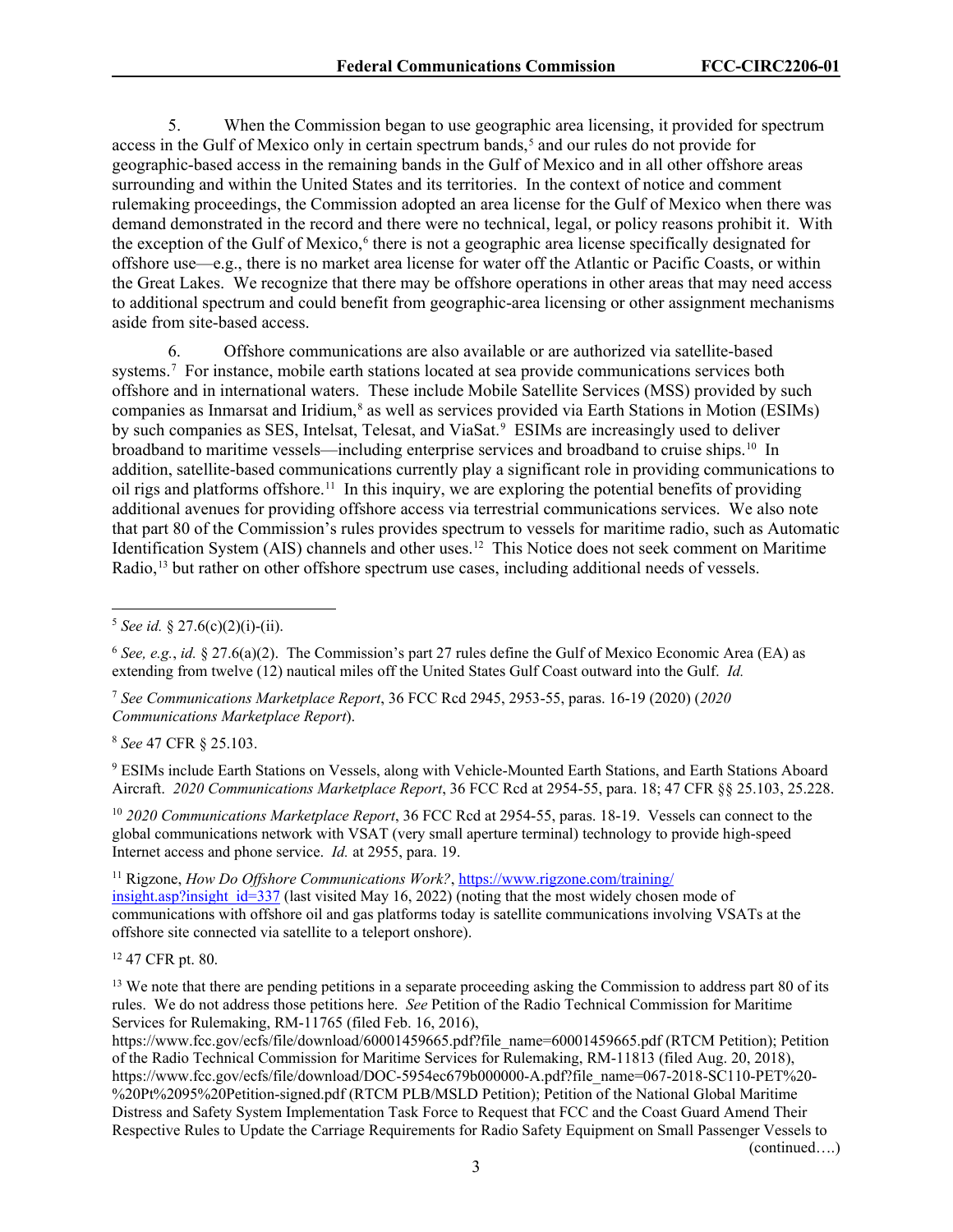#### **III. DISCUSSION**

7. This Notice of Inquiry first seeks comment on the actual demand for offshore spectrum and whether the Commission needs to facilitate spectrum usage for offshore operations. This Inquiry recognizes different spectrum rights models that could facilitate offshore operations and seeks comment on which model would best serve spectrum needs offshore. We do not intend to structure our analysis by specific offshore regions or zones. Instead, we seek more broadly to understand the extent of the demand to use offshore spectrum and more generally where that demand is concentrated. Next, we seek comment on assignment mechanisms that would best serve the Commission's goal of effective and efficient use of spectrum. We also seek comment on the potential for unlicensed use and spectrum leasing models to meet offshore spectrum needs, and on individual spectrum bands that may facilitate offshore operations. Finally, we seek comment on whether the approaches taken by other countries in making offshore spectrum available can inform our policy.

#### **A. Demand for Offshore Spectrum**

8. To better guide any potential change to Commission rules or policies, we seek to understand how extensive the need is for offshore spectrum access. In light of this, we seek comment generally on the demand for offshore spectrum. We recognize that, in the past, demand was initially driven largely by the offshore oil drilling industry's need for spectrum access offshore, but we anticipate that demand may have grown among other industries as well. What kinds of offshore operations would benefit from greater access to spectrum, both now and in the future? What distance from land would those operations be conducted? Are the use cases that need offshore spectrum fixed or mobile in nature, or a combination of both? Are there commercial or private maritime or aeronautical uses in addition to those already provided for by our rules? What types of services might entities consider deploying offshore? Are there both commercial and private operations offshore that require spectrum access and, if so, how are private versus commercial operations' respective needs for offshore spectrum different? To what extent are current or anticipated satellite-based services responding to various types of demand for offshore spectrum-based services? What are the potential benefits of making spectrum available for terrestrial-based Wi-Fi or mobile networks in addition to the spectrum available today?

9. We recognize that the Commission has granted several experimental licenses operating at various frequencies to facilitate scientific experimentation and exploration offshore. Descriptions of these experiments include communications, data gathering, and command and control of offshore platforms, sensors, and unmanned aerial systems for purposes of oceanography and navigation.<sup>[14](#page-4-0)</sup> We seek comment on how these experimental licenses might inform future offshore radio services, and in particular whether the Commission should consider adopting new offshore radio service rules to provide service and technical rules for devices used to support any of these applications.

10. Do commenters expect that spectrum demand will vary significantly by type of offshore operation or use case? How much spectrum do different types of offshore operations or uses need? How much contiguous spectrum do stakeholders anticipate needing? Are the needs localized or is the demand for communications or other services over long distances? What are the boundaries of offshore operation use cases? How far from the shore might demand for spectrum extend? Will the amount of spectrum needed for a given use or operation be static or will the amount of spectrum needed change over time? Is there a demand for wireless spectrum to provide backhaul from operations offshore? Commenters should

<sup>(</sup>Continued from previous page)

Enhance Their Safety and Conform to the Latest Standards, RM-11726 (filed June 16, 2014), https://www.fcc.gov/ecfs/file/download/7521678821.pdf?file\_name=7521678821.pdf.

<span id="page-4-0"></span><sup>14</sup> *See, e.g*., Ocean Infinity Group Limited, Experimental Special Temporary Authority, File No. 1315-EX-ST-2021, Call Sign WS9XPG, eff. from Aug. 26, 2021 to Feb. 21, 2022 (OET, ELB) (authorizing mobile station transmissions in eight Atlantic Ocean locations to conduct experiments involving the transmission of data signals using transmitters installed on unmanned vessels).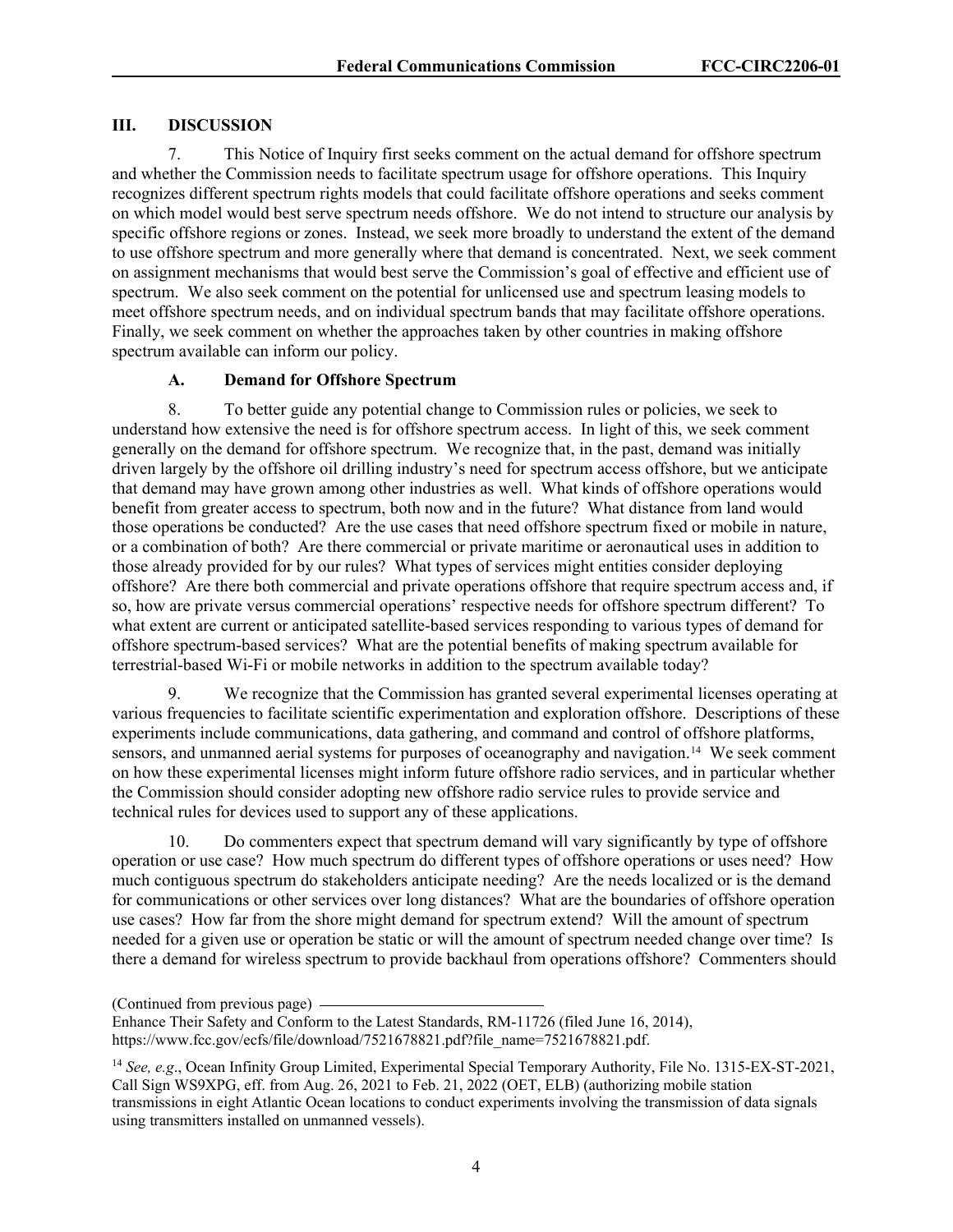specify the individual offshore operation, use case, or service discussed in their responses.

11. One use case that we anticipate may have various offshore spectrum needs is the construction and operation of windfarms in the Atlantic and Pacific oceans,[15](#page-5-0) and potentially beyond. We anticipate that such needs may include: providing wireless services to the site during construction of the windfarm; testing, daily operation, and scheduled and emergency maintenance and replacement; communications to ships and entities on shore; and communication capability among offshore operators in adjacent areas and between those operators and first responders. Is this an accurate overview of uses for spectrum at windfarms? Are there other uses? How do these needs differ from those on offshore oil platforms, which today utilize both terrestrial-based and satellite-based communications services? How much spectrum would a windfarm need to support these kinds of operations, and would the amount of spectrum vary by stage of the project?

12. Another potential use case is for communications services by vessels in coastal waters. Is there a need for additional offshore spectrum access models that would provide greater opportunities for vessels at sea to access mobile networks or connect onboard Wi-Fi networks to the internet? We recognize that there are satellite-based services currently being provided to vessels at sea.[16](#page-5-1) What are the potential benefits of making additional spectrum available from terrestrial-based Wi-Fi or mobile networks?

13. What other use cases exist that require offshore spectrum access that is not being provided under the existing access models? Are there other industrial or scientific research demands for offshore spectrum? We seek comment generally on other industries that might have a need for offshore spectrum. Are there offshore operations that utilities may conduct? Is there a need for telephone service to subscribers working offshore, like there is in the Gulf of Mexico? Commenters should include specific examples for industries operating offshore and uses of offshore spectrum.

14. We also seek comment on the degree to which terrestrial technologies using spectrum allocated for fixed or mobile wireless operations could supplement the demand for offshore spectrum access currently served by satellite technologies using spectrum allocated for satellite operations. Further, how does the Internet of Things (IoT) landscape affect demand for offshore spectrum? What sort of IoT technologies require additional offshore spectrum? What other relevant use cases should we consider? For example, space launch operations can involve the offshore retrieval of launch components.<sup>[17](#page-5-2)</sup> What are the spectrum needs for these activities and how well suited are the authorization mechanisms that are currently being used? Are there any potential impacts to satellite operations from increased offshore terrestrial operations?

15. Additionally, we seek comment on the infrastructure needed to support offshore spectrum operations. Specifically, what infrastructure is needed to support base stations, end-user equipment, fixed transmitters, beacons, and other equipment offshore? Is the infrastructure likely to be fixed/stationary, drifting in the water, airborne, or deployed in another way? What are the needs—infrastructure related or

<span id="page-5-1"></span><sup>16</sup> *See, e.g.*, *2020 Communications Marketplace Report*, 36 FCC Rcd at 2954-55, paras. 18-19.

<span id="page-5-0"></span><sup>&</sup>lt;sup>15</sup> For example, offshore spectrum may further the infrastructure and clean energy goal to deploy 30 gigawatts of offshore wind energy by 2030 that will "catalyze offshore wind energy, strengthen the domestic supply chain, and create good paying, union jobs." The White House, *Fact Sheet: Biden Administrations Jumpstarts Offshore Wind Energy Projects to Create Jobs*, (March 29, 2021) [https://www.whitehouse.gov/briefing-room/statements](https://www.whitehouse.gov/briefing-room/statements-releases/2021/03/29/fact-sheet-biden-administration-jumpstarts-offshore-wind-energy-projects-to-create-jobs/)[releases/2021/03/29/fact-sheet-biden-administration-jumpstarts-offshore-wind-energy-projects-to-create-jobs/;](https://www.whitehouse.gov/briefing-room/statements-releases/2021/03/29/fact-sheet-biden-administration-jumpstarts-offshore-wind-energy-projects-to-create-jobs/) U.S. Department of the Interior, *Secretary Haaland Outlines Ambitious Offshore Wind Leasing Strategy*, (Oct. 13, 2021) [https://www.doi.gov/pressreleases/secretary-haaland-outlines-ambitious-offshore-wind-leasing-strategy.](https://www.doi.gov/pressreleases/secretary-haaland-outlines-ambitious-offshore-wind-leasing-strategy)

<span id="page-5-2"></span><sup>&</sup>lt;sup>17</sup> We note our ongoing rulemaking proceeding to establish an efficient regulatory spectrum access framework for U.S. commercial space launch operations. *See Allocation of Spectrum for Non-Federal Space Launch Operations et al.*, ET Docket No. 13-115, Report and Order and Further Notice of Proposed Rulemaking*,* 36 FCC Rcd 7764 (2021).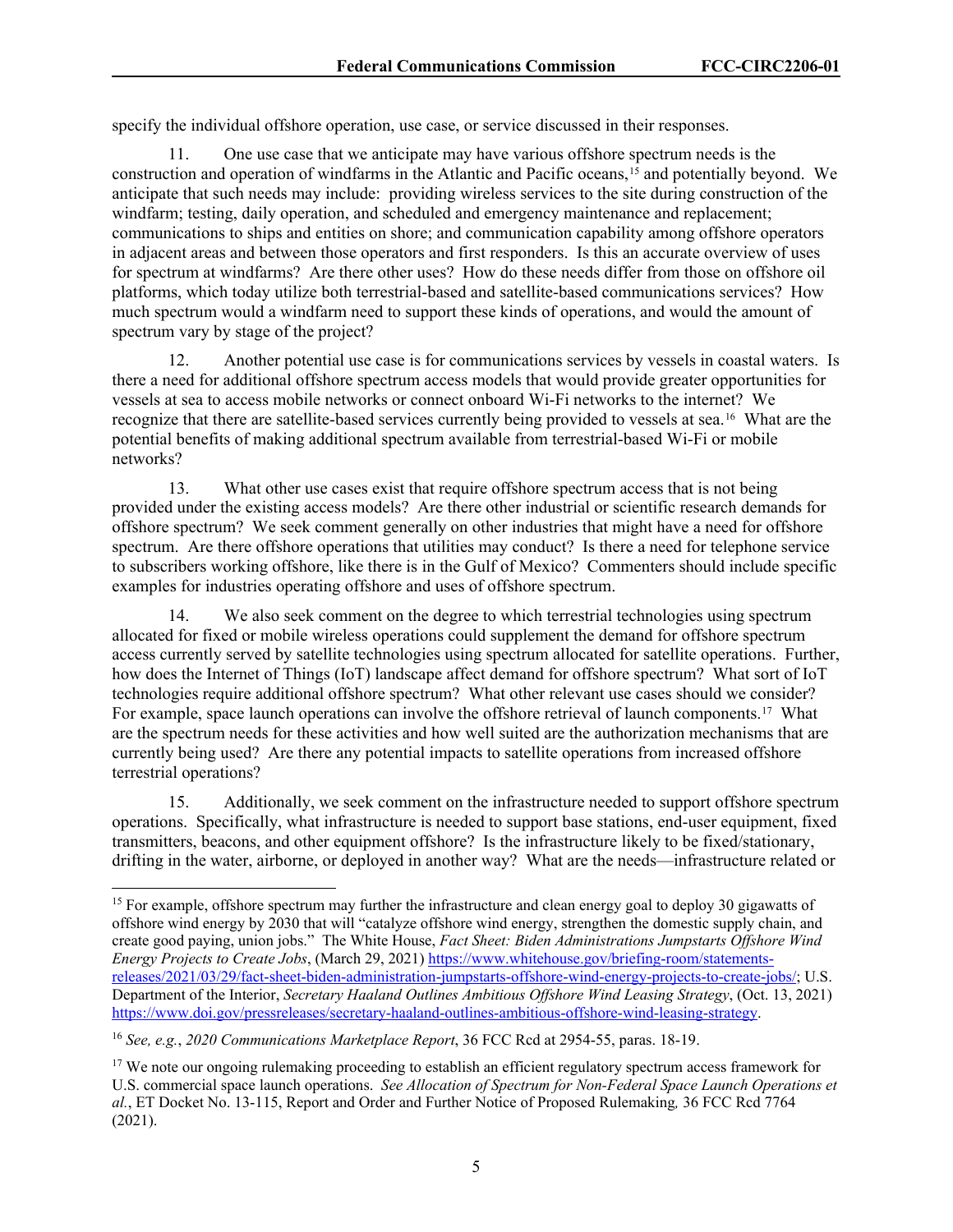otherwise—of offshore operations that may sometimes be fixed but at other times are mobile or need to move locations over time, such as operations by the fishing industry, scientific researchers, and cruise ships?

#### **B. Spectrum Rights Models**

16. To the extent that there is a need for increased access to spectrum offshore, we seek comment on what kinds of spectrum rights should be conveyed to meet the demand. Possible models include shared spectrum rights, authorizations for secondary operations, and authorizations with primary rights. We seek comment generally on these approaches, or combinations thereof, including the advantages and disadvantages of each and any associated cost and benefits.

17. In advocating for or against particular spectrum rights models, we encourage commenters to consider not only the circumstances and needs of offshore operations (including incumbent operations requiring protection), but also the unique characteristics of radio transmissions over open water. For example, commenters should discuss the impact of the propagation of signals over open water on preventing harmful interference. Commenters should also discuss the use of directional antennas, including those with advanced beamforming capabilities, and the potential for these measures to increase opportunities for coexistence with incumbent operations. Similarly, commenters should consider whether the use of antenna gain patterns to reduce transmissions at high angles could reduce interference risk to incumbent aeronautical operations not otherwise protected by ground clutter or terrain.

18. *Shared Spectral Rights*. We seek comment on whether a spectrum commons approach could serve the needs of offshore spectrum. Under a spectrum commons approach, all spectrum is shared and there is no expectation of interference protection. Could a spectrum commons model, or similar shared spectral rights model, offer enough spectrum for offshore operations and enough interference protection? Why or why not? Under such an approach, would individual offshore operators or users coordinate with each other for interference protection and resolution? How could this best be enabled? For example, would a band manager or spectrum manager be needed? Are there certain types of offshore operations that could utilize a shared model, while others need primary or secondary rights? Why or why not? Commenters should discuss in detail advantages and disadvantages of a spectrum commons or similar shared spectrum rights approach for offshore operations, including the effect on incumbent operations. What spectrum bands are good candidates for shared spectrum use? What bands should not be considered on a shared basis for offshore operations? What are the costs and benefits to this approach, as opposed to primary or secondary use authorizations?

19. *Secondary Authorization*. Next, we seek comment on providing secondary spectrum rights to offshore operations. Under a secondary rights framework, the incumbent user would have primary use of the band at issue, consistent with the terms of its authorization, and the incumbent would have an expectation of protection of interference from any secondary users. Offshore operations could be granted authority to act as secondary users that cannot cause harmful interference to primary operations in the band (whether that primary user is on land or, in the case of the Gulf of Mexico or existing site-based authorizations, in the water). Would an individual authorization with secondary status model meet the needs of some offshore operations, but not others? Why or why not? How might the sufficiency of secondary use vary based on the specific use case or phase of the project at issue?

20. If a secondary rights model is appropriate, should the primary license, if on land, be modified to allow secondary use offshore? How far offshore should the modification extend? Should the Commission allow secondary use offshore by both the primary licensee on land and another user? In either instance, what would be the best mechanism to do this? Are there any other secondary use models that the Commission should consider for offshore operations? Which spectrum bands should be considered for secondary use offshore? Commenters should discuss the advantages and disadvantages of any approach proposed, and the associated costs and benefits.

21. *Primary Authorization*. Finally, we seek comment on the need for individual authorizations with primary rights for offshore operations, with the expectation of exclusive use and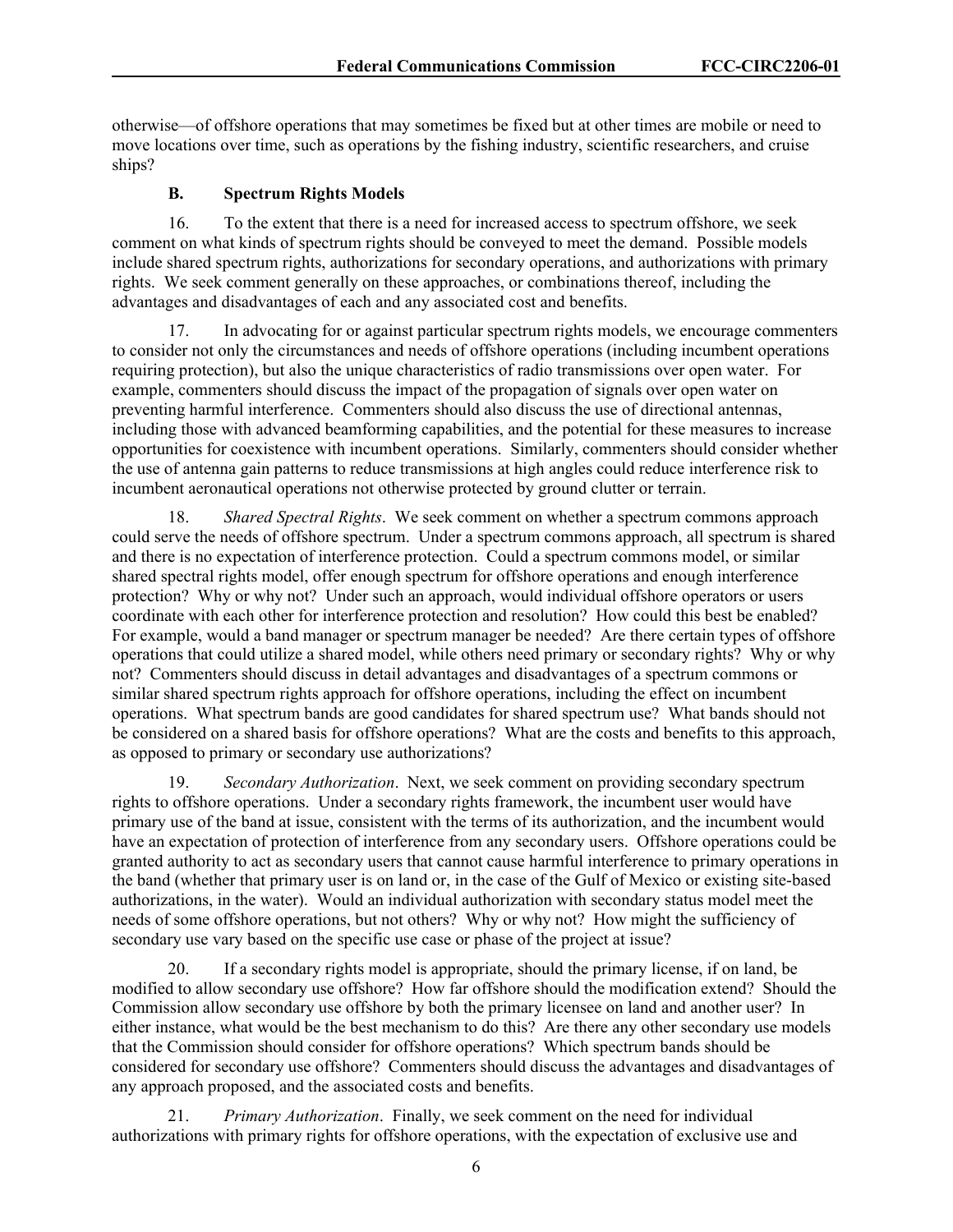protection from interference from other users. Do certain offshore operations require primary spectrum rights? Why or why not? If an operation requires primary rights, commenters should address not only why, but also whether that need will change over time. Would the spectrum supporting primary rights need to already be supporting LTE or other next-generation wireless services? Which spectrum bands would be possible candidates for primary rights authorized on an individual basis to offshore operations, and why? Commenters should discuss advantages and disadvantages to primary rights authorized to support offshore needs, and the costs and benefits of such an approach.

### **C. Assignment Mechanisms for Initial Licensing**

22. We seek comment generally on which assignment mechanisms might be best suited for the needs of offshore operations. We also seek comment on using more than one assignment mechanism for licensing spectrum offshore, as we recognize that operations seeking to use spectrum offshore may have a diversity of funding sources and budget cycles. Commenters should discuss how our choices of assignment mechanism could best ensure diversity in access. Commenters should also discuss the costs and benefits of the different mechanisms.

23. *License-by-Rule and "Licensed Light" Access Models*. We seek comment generally on whether the Commission should provide additional offshore spectrum access through spectrum rights models that have minimal or no registration requirements. These can include a "license light" approach, where users submit a simplified registration form before using specific frequencies and sites, or a licenseby-rule approach, where users are permitted to operate without registering or obtaining an individual license so long as they meet the qualifications to operate and their operations are consistent with the Commission's rules.[18](#page-7-0) Such models generally offer low barriers of entry but do not allow for exclusive spectrum use. They are premised on all entrants being able to share the available spectrum resource with little or no formal coordination and through operation under the framework provided by the applicable service rules. How well would these kinds of approaches serve offshore operations, and how do their benefits compare to those associated with other licensed assignment mechanisms? Should the Commission consider, for example, issuing nonexclusive, offshore-area licenses with site or area registrations in the Universal Licensing System (ULS) or a third-party database to facilitate coordination among offshore operators? Why or why not? Are there existing registration-based access models that could work well here?

24. *Ongoing, Demand-Driven, Licensing On a Site-by-Site Basis.* The Commission has significant experience implementing demand-driven, site-based, licensing mechanisms. Under this approach, an applicant requests authorization to construct at a specific transmitter location (or multiple locations) and expands its service by applying for additional sites as needed. The prime examples of this model of licensing are in the context of Private Land Mobile Radio and microwave services.[19](#page-7-1) Could a site-based licensing approach meet the needs of offshore spectrum operations? And would it meet the Commission's goal of advancing innovative and efficient spectrum policy?

25. The Commission has also relied on ongoing, demand-driven, licensing in the Cellular context and in its 700 MHz Relicensing regime. In the Cellular Service, after the initial licensing of geographic areas and buildout to establish service contours, applicants have applied for individual licenses only where there was a need for coverage, growing their network on a site-by-site basis.<sup>20</sup> Is the

<span id="page-7-0"></span><sup>18</sup> *See, e.g.*, 47 CFR § 95.305 ("[T]his rule section authorizes eligible persons to operate part 95 Personal Radio Service stations and part 96 Citizens Broadband Radio Service stations without individual licenses."); *id.* §96.33 (describing authorization for General Authorized Access in the 3.5 GHz band).

<span id="page-7-1"></span><sup>19</sup> *See* 47 CFR pt. 90; *id.* pt. 101.

<span id="page-7-2"></span><sup>20</sup> *See* 47 CFR § 22.949; *Amendment of Parts 1 and 22 of the Commission's Rules with Regard to the Cellular Service, Including Changes in Licensing of Unserved Area et al.*, WT Docket No. 12-40, Report and Order and Further Notice of Proposed Rulemaking, 29 FCC Rcd 14100, 14114-15 (2014).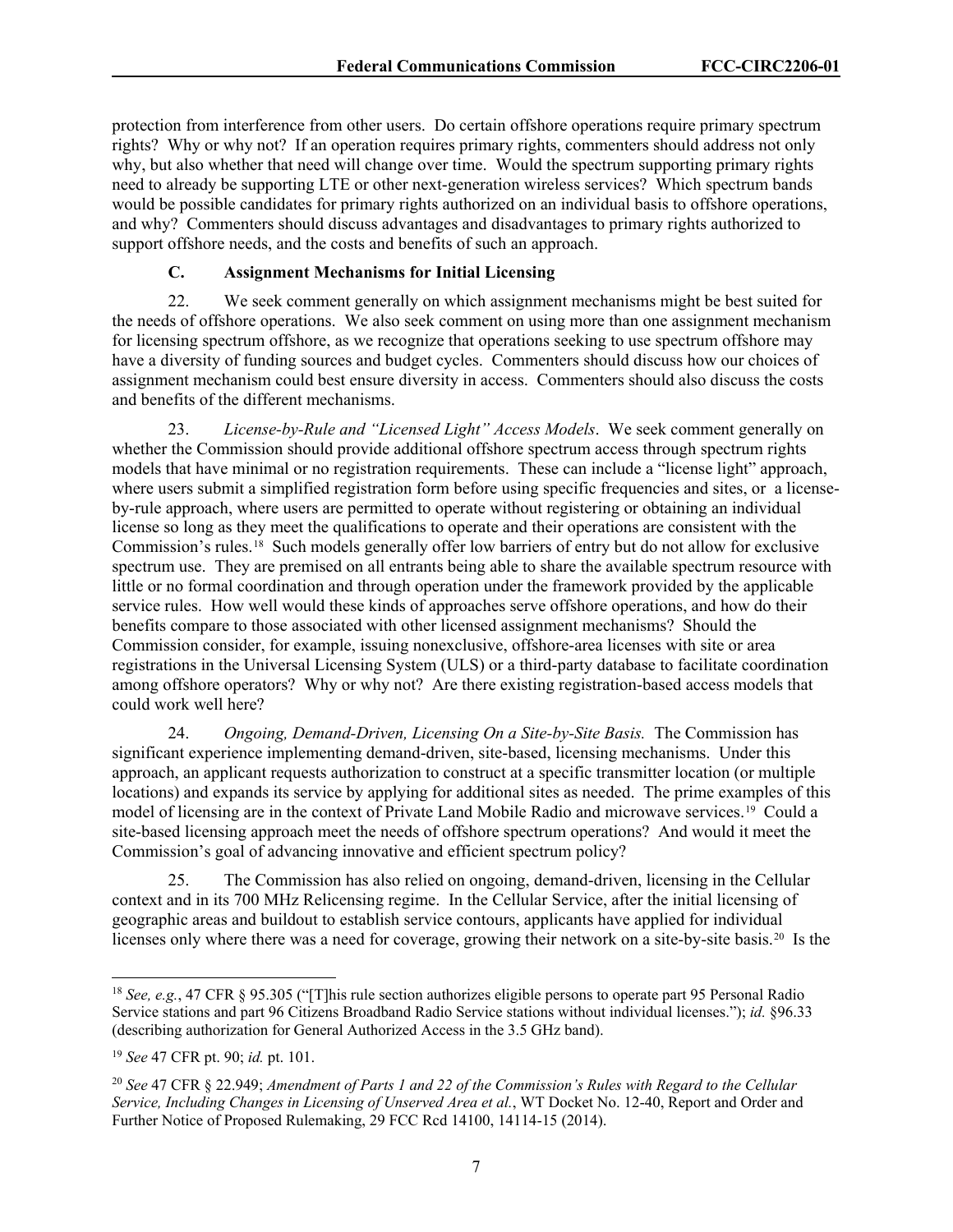Cellular Service licensing model something the Commission should consider for meeting the needs of offshore operations? Is it a good analogy for offshore licensing, or are there differences at sea versus land that would make that approach less desirable here? Assuming it is an appropriate model, could the Commission rely on the existing Cellular Service licensing rules for offshore licensing? Why or why not, and how would those rules need to be changed or updated if used as a starting point for potential offshore licensing rules?

26. Should the Commission use something similar to its 700 MHz Relicensing regime as a model for demand-driven licensing to meet offshore needs?<sup>[21](#page-8-0)</sup> In the 700 MHz Relicensing regime, the Commission had a single Phase I process for applicants to file applications for authority to operate in unserved areas. Phase II is an ongoing process that allows eligible parties to apply for any unserved areas that may remain after the Phase I process is complete. Would this approach be appropriate to meet the needs of offshore operations? How would "unserved" be defined in the offshore context? What are the advantages and disadvantages of this model if applied to offshore licensing? Could the Commission rely on this kind of model, regardless of which spectrum band is used?

27. *Negotiations-Based Licensing.* In the 900 MHz band, the Commission established a transition mechanism based primarily on negotiations between prospective overlay licensees, whether inmarket or an adjacent market, and incumbent licensees.[22](#page-8-1) Would a negotiations-based authorization process meet offshore spectrum needs? Would an approach similar to the one used in the 900 MHz band facilitate more rapid offshore deployment? Why or why not?

28. *Geographic Area Licensing*. In many services, including many of our more recently licensed flexible-use services, the Commission has issued geographic area licenses for exclusive use. With geographic area licensing, a licensee is authorized to construct anywhere within a particular geographic area's boundary (subject to certain technical and other requirements) and generally does not need to submit additional applications for prior Commission approval of specific transmitter locations.<sup>[23](#page-8-2)</sup> We seek comment on whether geographic area licensing is appropriate for offshore licensing. Are there advantages to geographic area licensing over site-based licensing in the offshore space? Why or why not? If so, should we assign geographic area licenses offshore for all 3GPP standardized bands?<sup>[24](#page-8-3)</sup> Should there be multiple geographic area markets to cover any given U.S. coastal area or shores of the Great Lakes in any given band, or just one in each?

29. If we were to assign geographic area licenses offshore, should we then require offshore licensees to protect land-based licensees and adjacent-area, co-channel, offshore licensees using existing applicable signal strength limits, or would our rules need to be adjusted? What are the interference concerns we should consider, and would they vary by band? Would the ability to protect terrestrial

<span id="page-8-0"></span> $21$  The Commission determined that, at the end of the license term, licensees that fail to meet the end-of-term benchmark would be subject to a "keep-what-you-use" rule, which would make unused spectrum available to other potential users for certain spectrum blocks in the 700 MHz band. Licensees who fail to meet the construction benchmarks keep the areas of the license that they serve, and lose the remaining unserved areas, which are returned to the Commission's inventory for relicensing. *See generally Service Rules for 698-746, 747-762, and 777-792 MHz Bands et al*., Second Report and Order, 22 FCC Rcd 15289, 15348 at para. 153 (2007) (*700 MHz Second Report and Order*).

<span id="page-8-1"></span><sup>22</sup> *Review of the Commission's Rules Governing the 896-901/935-940 MHz Band*, WT Docket No. 17-200, Report and Order and Order of Proposed Modification, and Orders, 35 FCC Rcd 5183, 5195, paras. 20-21 (2020).

<span id="page-8-2"></span><sup>23</sup> *See, e.g.*, 47 CFR § 22.911 (defining a Cellular Geographic Service Area). Some geographic-based services include the Advanced Wireless Service, Broadband Personal Communications Service, and the 600 MHz, 700 MHz, and 3.5 GHz Services.

<span id="page-8-3"></span><sup>&</sup>lt;sup>24</sup> The  $3<sup>rd</sup>$  Generation Partnership Project (3GPP) is an international partnership of industry-based telecommunications standards bodies that, among other things, establishes standards for different LTE band classes. *See* 3GPP, *ABOUT 3GPP*,<http://www.3gpp.org/about-3gpp> (last visited May 12, 2022).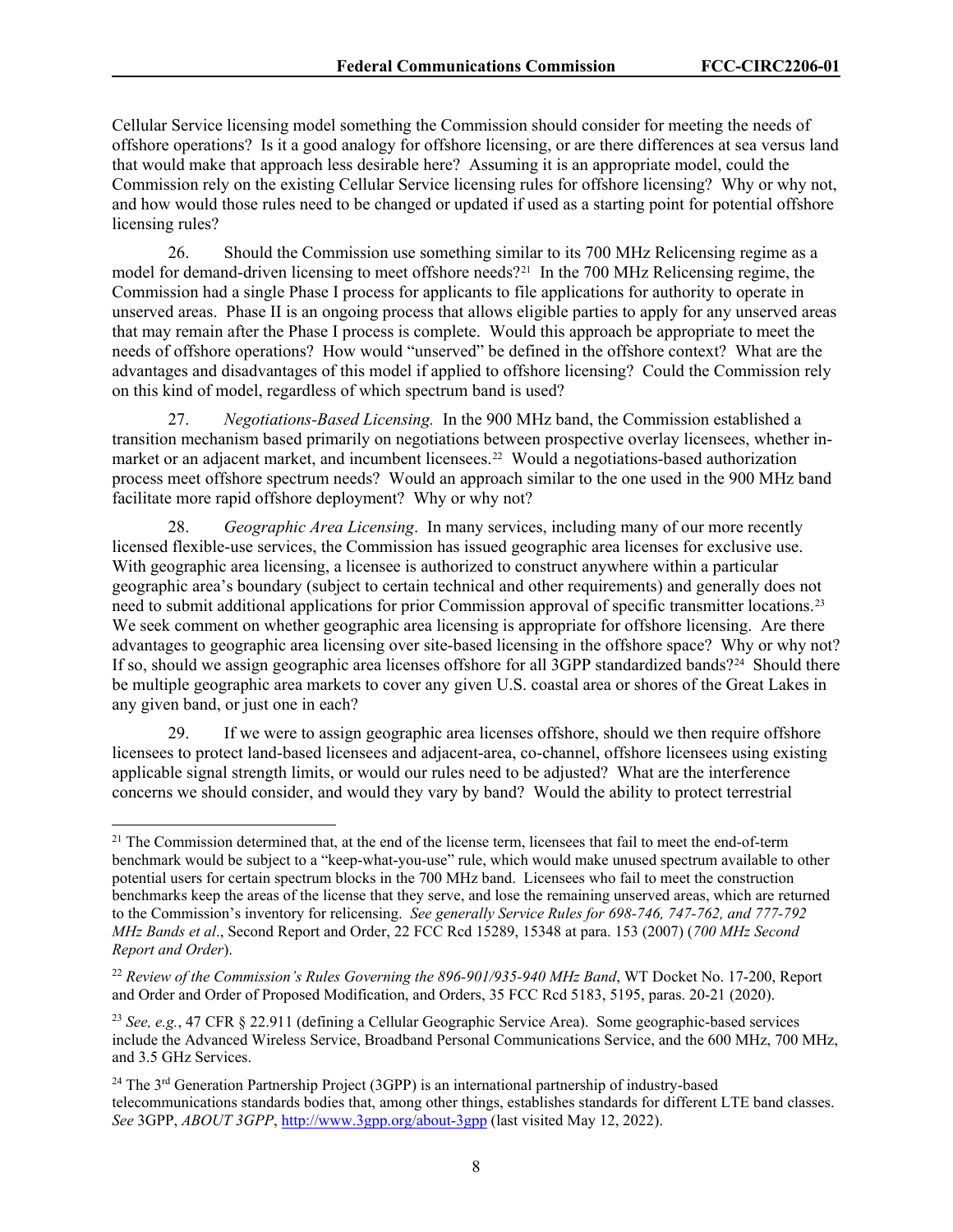licensees vary by band? Would existing bands' construction requirements or license terms need to be adjusted for offshore license areas depending on the use case? If so, how? Would a geographic area license be impractical if the offshore operation is mobile or on a structure such as a barge, and therefore could move between different geographic areas? Commenters should discuss all other advantages and disadvantages of geographic area licensing.

30. *Other Considerations.* We note that in the Gulf of Mexico, the Commission has licensed spectrum using various approaches. How should our experience in the Gulf inform our approach for other offshore areas? Is offshore spectrum too complex for one assignment mechanism? Would multiple assignment mechanisms better suit offshore operations' spectrum needs? In other words, should the Commission consider using a variety of mechanisms, depending on which offshore area is at issue and the level of demand for spectrum usage? For example, is there an immediate and competing demand for certain areas in the Atlantic Ocean where windfarms are already being built, but less demand in the Great Lakes or off the Pacific coast, and should there be different assignment mechanisms implemented to reflect these differences?

31. What would be the appropriate zones in which either an onshore or offshore licensee has exclusive authority to operate, subject to specific coordination and interference resolution mechanisms? Parties should discuss boundaries based on the Gulf of Mexico, state and county lines, or any other relevant consideration. Commenters should also discuss how far seaward the Commission could extend existing land-based service areas in a proposed band.

32. We also note that section 309 of the Communications Act requires assignment via competitive bidding for acceptance of mutually exclusive applications,<sup>[25](#page-9-0)</sup> with an exemption for public safety radio services.<sup>[26](#page-9-1)</sup> If demand were such that mutually exclusive applications were filed for a license offshore, an auction could be required to assign that license, unless an exemption applied. To what extent might the public safety exemption apply to assigning offshore spectrum? Are there other issues we should keep in mind regarding licenses assigned via competitive bidding for offshore purposes?

33. Are there any U.S. treaty obligations that may be relevant in assigning spectrum for offshore operations depending on which body of water is implicated? If yes, what are they and how should we take them into account? We note also that there are maritime and other definitions of what constitutes offshore areas.<sup>27</sup> To what extent are these definitions relevant for our purposes here?

### **D. Unlicensed Spectrum Use**

34. We also seek comment on how unlicensed spectrum access under our part 15 rules can support the needs of offshore operations.<sup>28</sup> These rules allow operation without a license and provide low barriers for entry and wide flexibility in how the spectrum can be used. However, unlicensed operations must be conducted at low power levels that might limit the distance at which the signals could practically be used for offshore applications (such as in long-distance vessel-to-vessel or shore-to-offshore communication scenarios). Furthermore, unlicensed operations must not cause harmful interference to licensed services and must accept any harmful interference received.

35. Our existing rules generally permit unlicensed operation in offshore locations, although there are limitations that preclude such use in certain bands.<sup>[29](#page-9-4)</sup> Here, we seek to better understand how

<span id="page-9-0"></span> $25$  47 U.S.C. § 309(j)(1).

<span id="page-9-1"></span><sup>&</sup>lt;sup>26</sup> *Id.* § 309(j)(2)(A)(1).

<span id="page-9-2"></span><sup>27</sup> *See, e.g.*, Dep't of State, Exclusive Economic Zone and Maritime Boundaries; Notice of Limits, 60 Fed. Reg. 163 (Aug. 23, 1995).

<span id="page-9-3"></span><sup>28</sup> 47 CFR pt. 15.

<span id="page-9-4"></span><sup>&</sup>lt;sup>29</sup> *See, e.g., id.* § 15.407(d)(1) (stating that operation of specified devices in the 5.925-7.125 GHz band... is prohibited on oil platforms, cars, trains, boats, and aircraft . . . ").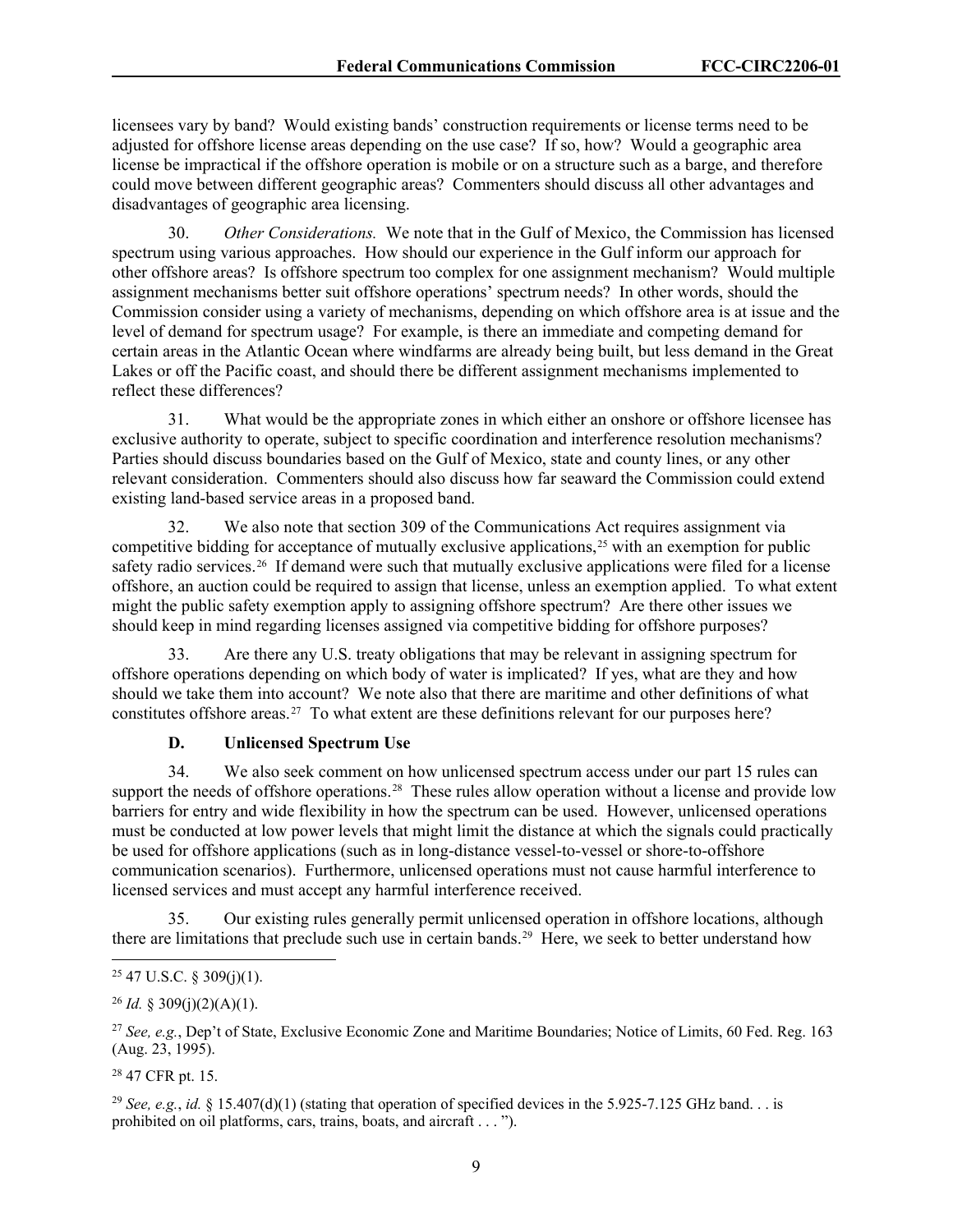unlicensed operations are being used and how unlicensed use can be expanded in the offshore environment.[30](#page-10-0) What specific types of offshore operations are well-suited for deployment under our unlicensed rules and what applications might be better realized through licensed access models, and why? Do commenters anticipate that an expansion of licensed access models in offshore locations would affect existing unlicensed operations or future deployments, and if so how? What are the bandwidth requirements of those applications that can be realized through unlicensed use, and is there sufficient capacity and equipment presently available for deployment? Are there particular bands that would be especially well suited for unlicensed operations in offshore locations?<sup>31</sup> Finally, are there changes to our existing rules that could facilitate the use of spectrum on an unlicensed basis in offshore locations?

## **E. Access via Spectrum Leasing**

36. Another potential vehicle for accessing offshore spectrum, in addition to the assignment mechanisms discussed above, could be a spectrum lease arrangement.<sup>[32](#page-10-2)</sup> The Commission's spectrum leasing rules apply to all "included services,"[33](#page-10-3) and include Wireless Radio Services in which commercial or private licensees hold exclusive use rights.<sup>[34](#page-10-4)</sup> We seek comment on whether spectrum leasing might meet some (or all) of offshore operational needs, and whether this would vary by use case. Are there incumbent licensees with spectrum available for leasing? Are there existing terrestrial or offshore licensees interested in leasing spectrum for offshore operations? Would the Commission need to modify the authorizations of coastal land-based licensees to first provide them with rights that extend to offshore areas, as a threshold to enabling leasing of those rights? Why or why not? Should the Commission provide incentives for license holders to lease spectrum, and if so, what would those incentives look like? Would leased spectrum provide enough bandwidth for offshore operations? Should the Commission update the list of services to which our spectrum leasing rules apply to include offshore spectrum operations to facilitate the possibility of leasing? Should the Commission consider leasing combined with other approaches? Are there other rule or policy changes the Commission would need to take to enable a leasing marketplace for offshore spectrum?

### **F. Spectrum Bands for Offshore Operations**

37. Different spectrum bands provide different spectral properties and utility that can meet different needs. Given the potential use cases for offshore spectrum discussed above, we seek comment generally on which individual bands, or a combination thereof, could best support the various needs of

<span id="page-10-3"></span><sup>33</sup> *See id.* § 1.9005.

<span id="page-10-4"></span><sup>34</sup> *Id.* § 1.9001 *et seq*.

<span id="page-10-0"></span><sup>&</sup>lt;sup>30</sup> For example, we note that in a petition for a waiver in ET Docket No. 19-240, Kongsberg Seatex AS (formerly Hydroid, Inc.) is seeking a waiver of the antenna gain rules in section 15.407(a)(3), 47 CFR § 15.407(a)(3), to permit broadband communications between maritime vessels and between vessels and fixed points on shore on an unlicensed basis. The petition remains under consideration.

<span id="page-10-1"></span><sup>&</sup>lt;sup>31</sup> While unlicensed operations are permitted on any frequency that is not identified as a restricted band of operations under section 15.205, 47 C.F.R. §15.205, unlicensed operations have become especially prolific in bands where higher power is permitted (e.g., 900 MHz, 2.4 GHz, and 5.9 GHz). In addition, sections 15.215-15.258 of the rules, *id.* §15.215-15.258, set forth additional provisions that allow for alternatives to our general radiated emission limits (which are quite low) in specified bands, which has resulted in increased unlicensed use—often for specific types of applications—in many of these bands.

<span id="page-10-2"></span> $32$  A "spectrum leasing arrangement" is one between a licensed entity and a third-party entity in which the licensee (spectrum lessor) leases certain of its spectrum usage rights in the licensed spectrum band to the third-party entity, the spectrum lessee. 47 CFR § 1.9003. The arrangement may involve the leasing of any amount of licensed spectrum, in any geographic area or site encompassed by the license, for any period of time during the term of the license authorization. Under the Commission's rules, only licensees that hold "exclusive use" licenses can lease spectrum to third parties using either Spectrum Manager leasing, *id.* § 1.9020, or *De Facto Transfer* leasing, *id.* § 1.9030.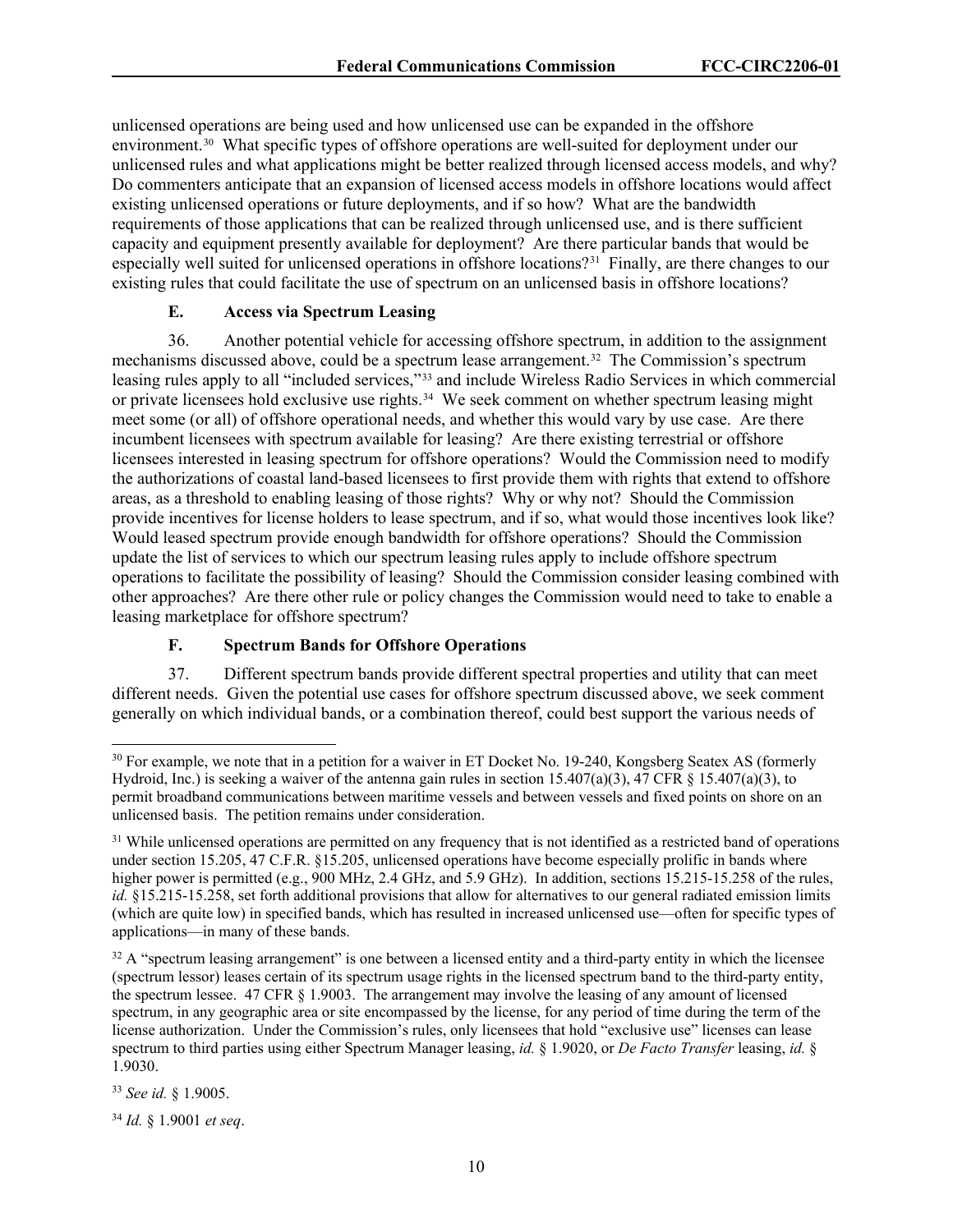offshore operations.

38. What type of spectrum would best support offshore use? What characteristics are needed, such as high bandwidth, low latency, particular propagation characteristics, or other properties? Would a band used to support offshore operations need to already have certain equipment standards, such as 3GPP? Which specific bands, or combination of bands, would best support offshore use? Possibilities could include 600 MHz, 700 MHz, 800 MHz, 900 MHz, or AWS bands. Are any of these bands appropriate for offshore use? Why or why not? Would AWS-1 or other low-band frequencies accommodate offshore operations' spectrum needs? Would the interference protections in the aforementioned bands be enough to accommodate offshore spectrum and incumbent users?

39. Are there other bands currently used for commercial or private wireless networks that we should consider? For each band proposed, commenters should address whether there any issues regarding existing operators, whether large enough blocks or sufficient bandwidth would be available for offshore operations, and what modifications, if any, would be needed to service rules to accommodate offshore use. Are there advantages and disadvantages of any spectrum band considered?

40. We recognize that Commission rules contain performance requirements in certain bands.[35](#page-11-0) Would offshore operations be able to meet the existing performance requirements in the band(s) commenters propose and should they be required to meet them? How might those performance requirements need to be adjusted given the difference of use cases and operations offshore versus on land? How might this vary based on whether the operations are private or commercial, and how localized the service offering is? Would license terms need to be adjusted given potential differences between deploying on land versus at sea?

41. Are there spectrum bands that we should not consider in order to protect incumbents in the band, or for other reasons? If so, which bands and why? Commenters should take into consideration the existing operations of both federal and non-federal users, particularly those uses related to public safety and other critical national purposes, including maritime and aeronautical endeavors.<sup>[36](#page-11-1)</sup> We seek comment on how to ensure protection of such operations as appropriate. Commenters should discuss interference protections for both incumbents and new offshore operations in any proposed band(s). We seek comment generally on what additional interference protections, for any band considered, offshore operations would need.

42. We note that offshore incumbent uses may differ from operations being protected by commercial or private wireless operations onshore, and thus protection requirements for a given band's use offshore may be different from those required for a band's onshore use. In other words, commenters should not assume that a band's use for a particular purpose onshore necessarily means it is well-suited for that purpose offshore.

# **G. Offshore Spectrum Access in Other Countries**

43. We note that other countries authorize use of offshore spectrum. We seek comment generally on the extent to which frameworks used abroad provide any insight for how the Commission might move forward in facilitating offshore licensing here. In the Netherlands, for example, Agentschap Telecom, part of the Ministry of Economic Affairs and Climate, has issued Tampnet and T-Mobile

<span id="page-11-0"></span><sup>35</sup> *See, e.g.*, 47 CFR § 27.14 (containing construction requirements for Advance Wireless Services (AWS) and Wireless Communication Services (WCS)).

<span id="page-11-1"></span><sup>36</sup> Examples of such federal operations include, but are not limited to: military operations; National Science Foundation research and oceanography (including the Arecibo Observatory, located in the Puerto Rico Coordination Zone, and the Very Long Baseline Array site located in St. Croix, Virgin Islands); National Aeronautics and Space Administration operations on the coast for space launch purposes and other public safety activities; and Department of Transportation wireless communications with vessels in the oceans and the waterways of the Great Lakes.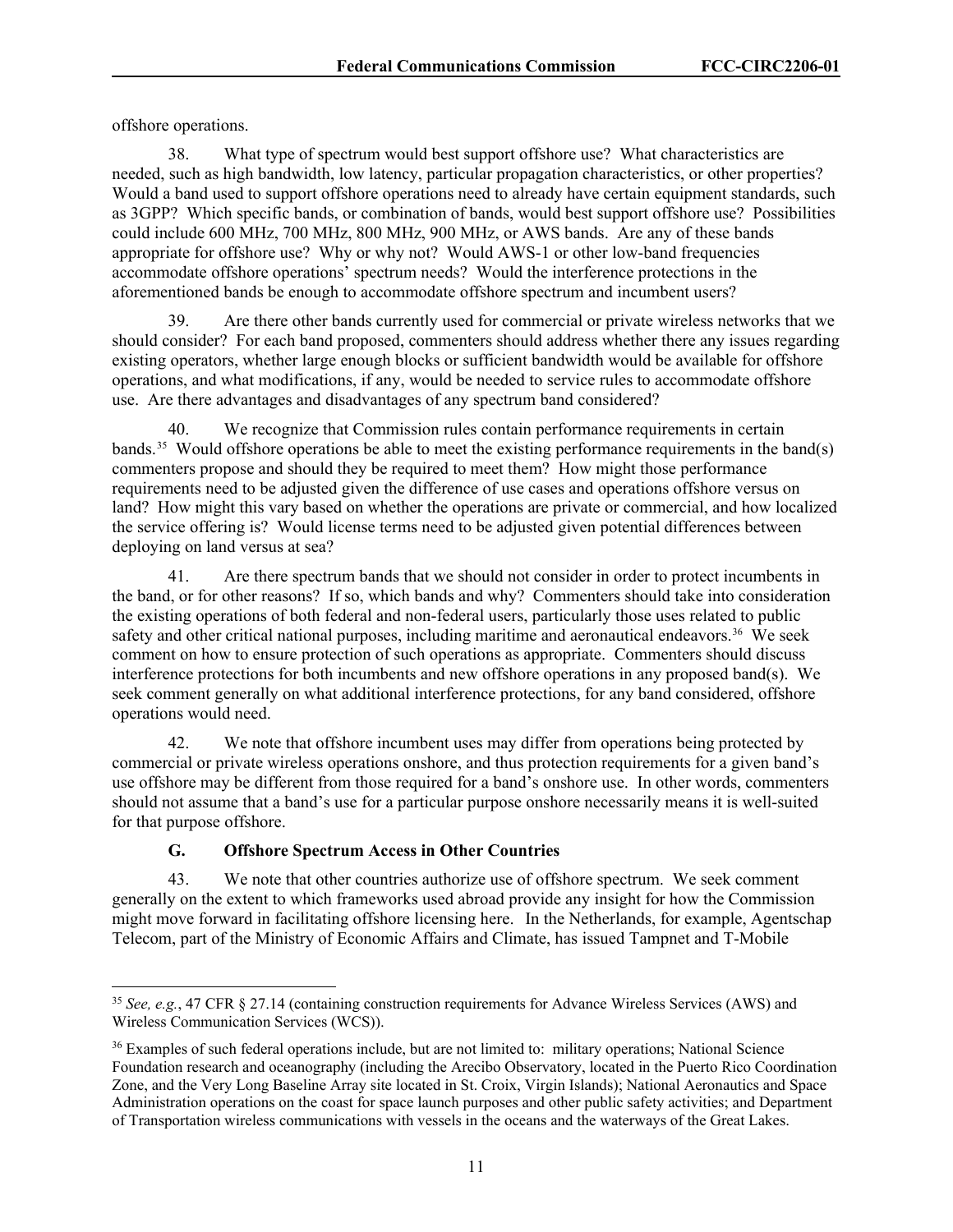offshore 700 MHz licenses in the North Sea,<sup>[37](#page-12-0)</sup> using what it termed a "distribution by demand" model that was implemented by means of an auction.<sup>38</sup> Ofcom, the United Kingdom telecommunications regulator, issues unified Spectrum Access Offshore Mobile licenses that cover all of the United Kingdom "mobile bands" (800 MHz, 900 MHz, 1800 MHz, 2100 MHz, 2.3 GHz and 3.4 GHz), but only for areas not covered by the rights granted to existing mobile network operators.<sup>39</sup> The Spectrum Access Offshore Mobile license authorizes use of spectrum on a non-protection and non-interference basis, leaving coordination up to the licensees.[40](#page-12-3)

44. Do the Ofcom or North Sea models provide useful lessons for spectrum use by U.S. offshore operations? Why or why not? Do differences in geography and regulatory frameworks in the United Kingdom and the Netherlands warrant different approaches offshore in the United States? Are there other models for offshore spectrum access used by other countries that could provide guidance for our approach here, while still furthering our goals of innovative spectrum management and efficient spectrum use?

#### **H. Additional Issues**

45. We invite comment on other possible approaches for the Commission's consideration. For instance, would convening Commission-led workshops comprised of a diverse array of experts from industry and government be helpful? Would any pilot project be appropriate, and if so, which particular frequency band(s) should be considered? Are there further studies that could help inform the Commission on important considerations with regard to offshore operations? Are there other studies, efforts, or analyses that we should consider in this proceeding? If so, we ask that commenters identify them and explain why they should be considered. We also seek comment on whether there are any security or other concerns to any of the approaches discussed herein. What international coordination issues may arise if we provide spectrum for offshore operations such as IoT?

46. In addition, the Commission, as part of its continuing effort to advance digital equity for all,[41](#page-12-4) including people of color, persons with disabilities, persons who live in rural or Tribal areas, and others who are or have been historically underserved, marginalized, or adversely affected by persistent poverty or inequality, invites comment on any equity-related considerations<sup>[42](#page-12-5)</sup> and benefits (if any) that

[https://www.agentschaptelecom.nl/actueel/nieuws/2021/05/17/5g-op-zee.](https://www.agentschaptelecom.nl/actueel/nieuws/2021/05/17/5g-op-zee)

(continued….)

<span id="page-12-0"></span><sup>37</sup> Agentschap Telecom, *5G at Sea* (May 17, 2021)

<span id="page-12-1"></span><sup>38</sup> Agentschap Telecom, *Distribution on demand 700 MHz licenses in the North Sea*, <https://www.agentschaptelecom.nl/onderwerpen/veilingen/verdeling-op-afroep-700-mhz-vergunningen-noordzee> (last visited May 16, 2022).

<span id="page-12-2"></span><sup>39</sup> Ofcom, *Radiocommunication Licenses*, [https://www.ofcom.org.uk/manage-your-licence/radiocommunication](https://www.ofcom.org.uk/manage-your-licence/radiocommunication-licences)[licences](https://www.ofcom.org.uk/manage-your-licence/radiocommunication-licences) (last visited May 16, 2022).

<span id="page-12-3"></span><sup>&</sup>lt;sup>40</sup> "This licence product authorises use of spectrum on a strictly non-protection/non-interference basis, and licensees will have to coordinate between themselves to resolve any problems that arise. There is no restriction on the number of licences that Ofcom will issue, and none of the licences will be technically coordinated by Ofcom. This licence also requires the licensee to meet the transmission levels at the UK coast, as set out in internationally agreed coordination agreements, when deploying systems." Ofcom, *Radiocommunication Licenses*, [https://www.ofcom.org.uk/manage-your-licence/radiocommunication-licences,](https://www.ofcom.org.uk/manage-your-licence/radiocommunication-licences) (last visited May 16, 2022).

<span id="page-12-4"></span><sup>&</sup>lt;sup>41</sup> Section 1 of the Communications Act of 1934 as amended provides that the FCC "regulat[es] interstate and foreign commerce in communication by wire and radio so as to make [such service] available, so far as possible, to all the people of the United States, without discrimination on the basis of race, color, religion, national origin, or sex." 47 U.S.C. § 151.

<span id="page-12-5"></span> $42$  The term "equity" is used here consistent with Executive Order 13985 as the consistent and systematic fair, just, and impartial treatment of all individuals, including individuals who belong to underserved communities that have been denied such treatment, such as Black, Latino, and Indigenous and Native American persons, Asian Americans and Pacific Islanders and other persons of color; members of religious minorities; lesbian, gay, bisexual,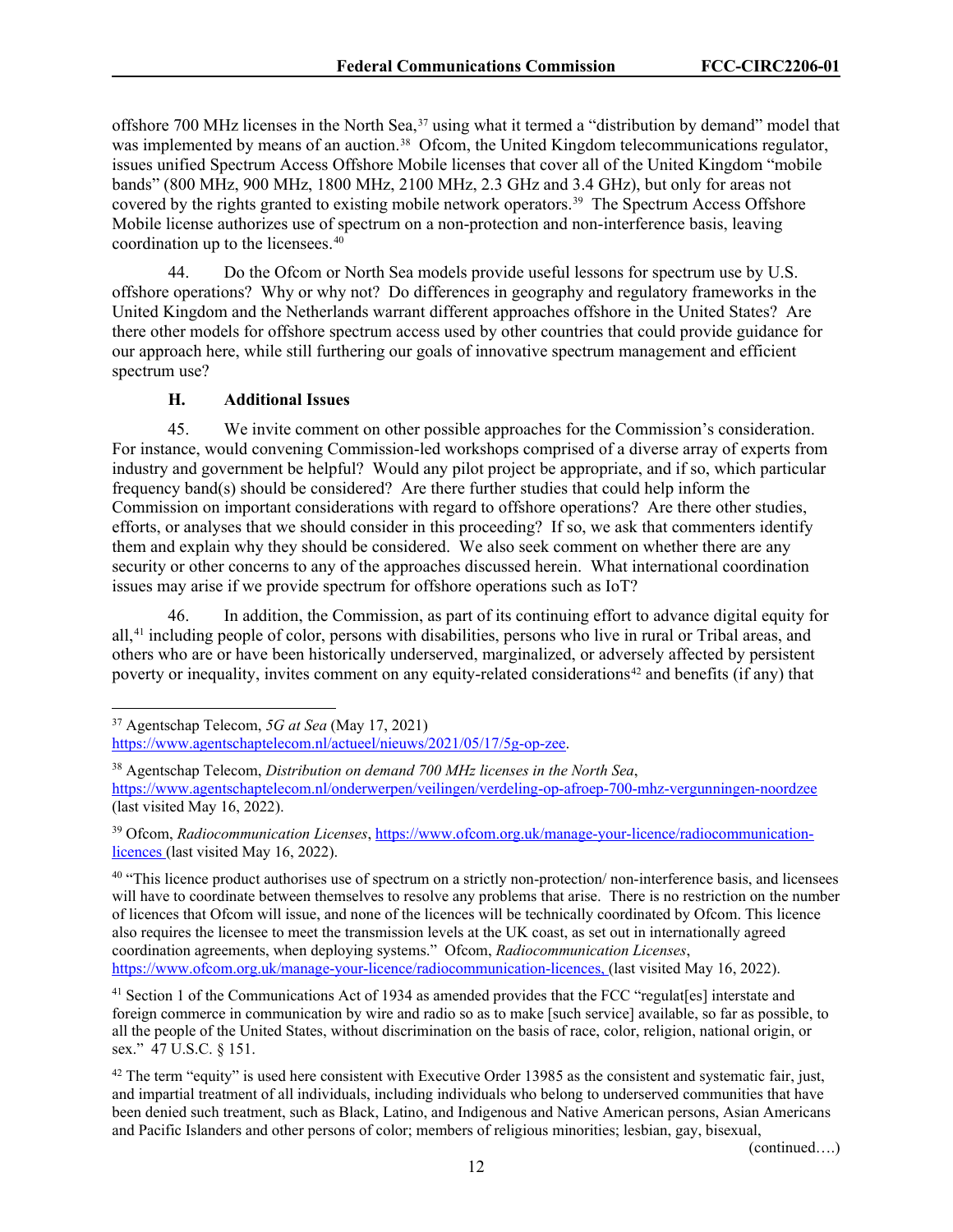may be associated with the various approaches and issues discussed herein. Specifically, we seek comment on how the various approaches that the Commission may consider may promote or inhibit advances in diversity, equity, inclusion, and accessibility.

### **IV. PROCEDURAL MATTERS**

47. *Ex Parte Rules*. This proceeding shall be treated as a "permit-but-disclose" proceeding in accordance with the Commission's *ex parte* rules.[43](#page-13-0) Persons making *ex parte* presentations must file a copy of any written presentation or a memorandum summarizing any oral presentation within two business days after the presentation (unless a different deadline applicable to the Sunshine period applies). Persons making oral *ex parte* presentations are reminded that memoranda summarizing the presentation must (1) list all persons attending or otherwise participating in the meeting at which the *ex parte* presentation was made, and (2) summarize all data presented and arguments made during the presentation. If the presentation consisted in whole or in part of the presentation of data or arguments already reflected in the presenter's written comments, memoranda, or other filings in the proceeding, the presenter may provide citations to such data or arguments in his or her prior comments, memoranda, or other filings (specifying the relevant page and/or paragraph numbers where such data or arguments can be found) in lieu of summarizing them in the memorandum. Documents shown or given to Commission staff during *ex parte* meetings are deemed to be written *ex parte* presentations and must be filed consistent with Rule 1.1206(b), 47 CFR § 1.1206(b). Participants in this proceeding should familiarize themselves with the Commission's *ex parte* rules.

48. *Comment Filing*. Pursuant to sections 1.415 and 1.419 of the Commission's rules, 47 CFR §§ 1.415, 1.419, interested parties may file comments and reply comments on or before the dates indicated on the first page of this document. Comments may be filed using the Commission's Electronic Comment Filing System (ECFS). *See Electronic Filing of Documents in Rulemaking Proceedings*, 63 FR 24121 (1998).

- Electronic Filers: Comments may be filed electronically by accessing ECFS at [https://www.fcc.gov/ecfs.](https://www.fcc.gov/ecfs)
- **Paper Filers:** Parties who choose to file by paper must file an original and one copy of each filing.
- Filings can be sent by commercial overnight courier, or by first-class or overnight U.S. Postal Service mail. All filings must be addressed to the Commission's Secretary, Office of the Secretary, Federal Communications Commission.
- Commercial overnight mail (other than U.S. Postal Service Express Mail and Priority Mail) must be sent to 9050 Junction Drive, Annapolis Junction, MD 20701.U.S. Postal Service first-class, Express, and Priority mail must be addressed to 45 L Street NE Washington, DC 20554.
- Effective March 19, 2020, and until further notice, the Commission no longer accepts any hand or messenger delivered filings. This is a temporary measure taken to help protect the health and safety of individuals, and to mitigate the transmission of COVID-19. See FCC Announces

<sup>(</sup>Continued from previous page)

transgender, and queer (LGBTQ+) persons; persons with disabilities; persons who live in rural areas; and persons otherwise adversely affected by persistent poverty or inequality. *See* Exec. Order No. 13985, 86 Fed. Reg. 7009, Executive Order on Advancing Racial Equity and Support for Underserved Communities Through the Federal Government (Jan. 20, 2021).

<span id="page-13-0"></span><sup>43</sup> 47 CFR §1.1200(a). Although the rules do not generally require *ex parte* presentations to be treated as "permit but disclose" in Notice of Inquiry proceedings, *see* 47 CFR §1.1204(b)(1), we exercise our discretion in this instance, and find that the public interest is served by making *ex parte* presentations available to the public, in order to encourage a robust record. *See id*. § 1.1200(a).